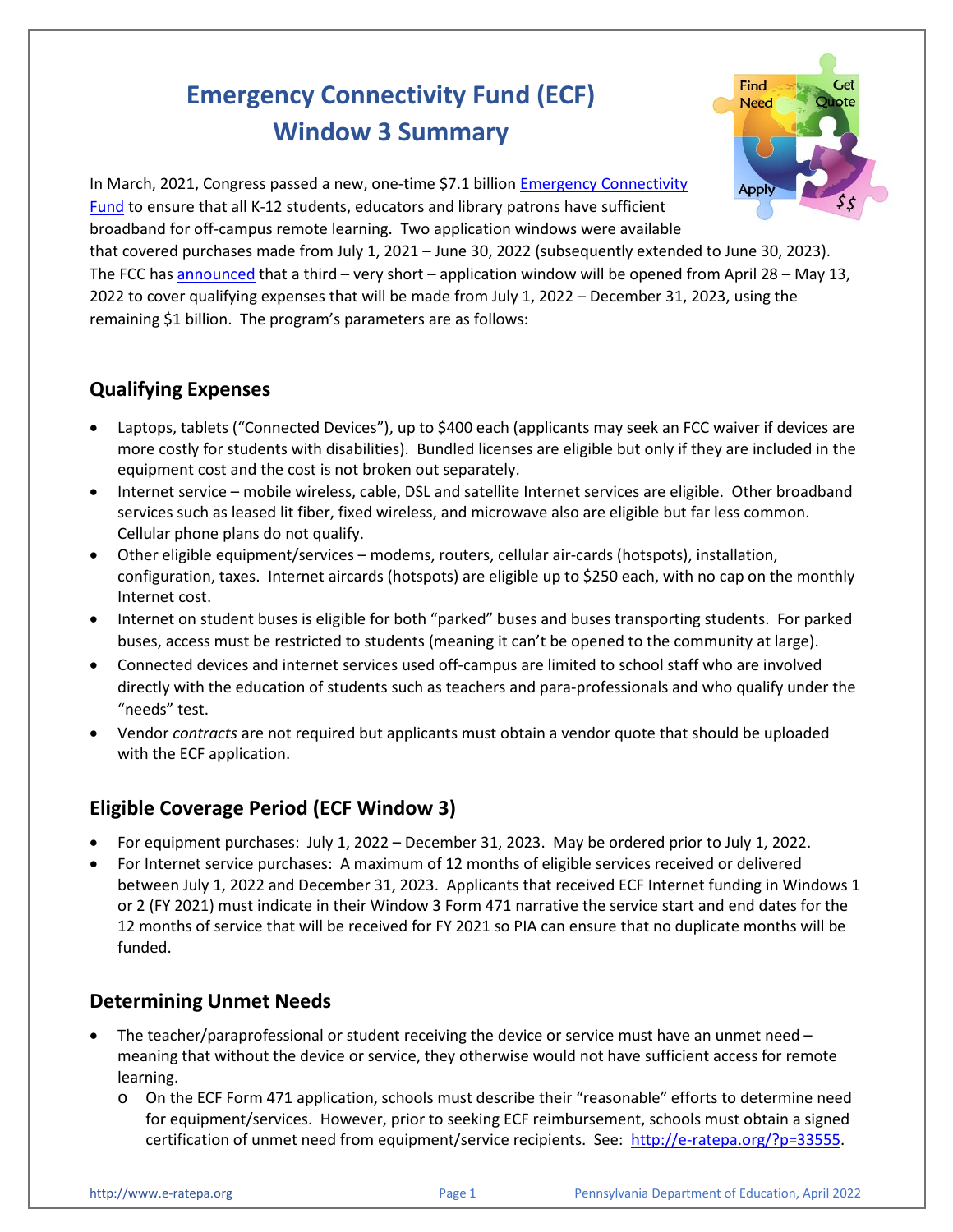- $\circ$  Library patrons must sign a statement attesting to need when they check out a device.
- o ECF is not a 1:1 initiative.

#### **Conditions and Restrictions**

- Internet access must be used primarily for educational purposes. Devices may only be used by credentialed students, staff or library patrons (meaning, they are not to be shared with family members for non-educational purposes). Devices may be brought to campus but they are not intended to be primarily used on campus.
- Remote learning includes daytime remote learning and also after-school homework.
- ECF will reimburse 1 Wi-Fi hotspot/student or teacher, or 1 fixed broadband internet connection per home (subject to showing of need).
- Internet service may be requested for any off-campus location where remote learning occurs and there is a documented need. For example, in addition to homes, community centers, churches, and school buses are eligible locations.
- Spare equipment, desktop computers, smartphones may not be requested/reimbursed through ECF.
- 'Double dipping' with other pandemic related funding is prohibited ECF funding cannot be sought where equipment or services have been or will be purchased or reimbursed with other (pandemic-targeted) federal, state or other external funding or gifts.
- If an applicant receives E-rate or ECF funding for internet access or E-rate Category 2 equipment, they must filter *all* school/library owned devices – whether the device is used on or off-campus.This is a new FCC clarification.

**Where No Internet Service is Available -** If applicants can prove that no commercially available internet access is available, ECF can be used for the installation of new service to an off-campus location. See: <http://e-ratepa.org/?p=33382> for information on how to document and apply for this funding. Note: Most Windows 1 and 2 applications for this funding have not been approved.

**Competitive Bidding** – State and local procurement rules apply (no additional federal bidding requirements (i.e. Form 470)).

**Application Portal** – ECF applications are filed in the [One Portal System,](https://forms.universalservice.org/portal/login) most commonly known as EPC. To gain entry to One Portal, one must be established as an EPC User for the school or library. For assistance, contact USAC at 888-203-8100.

#### **Reimbursement**

- Deadline for applicants or vendors to seek reimbursement from USAC for purchases made in Window 3 is 60 days from the last date to receive service – generally February 29, 2024. Deadline to seek reimbursement for purchases made in Windows 1 and 2 is August 29, 2023.
- If applicants cannot afford to pay the vendor up-front, they have two choices:
	- o Request a "pre-reimbursement payment" from USAC after equipment/services have been delivered. Applicants must then make payment to vendor within 30 days of receipt of ECF payment. After vendor payment is made, applicants will then submit to USAC verification that the vendor was paid.
	- o Request that the vendor seek direct reimbursement from the ECF Fund. If a vendor agrees, the applicant must confirm this in writing and submit this evidence with their E-rate application.
- Applicants must have an up-to-date registration in Sam.gov to receive ECF reimbursements.